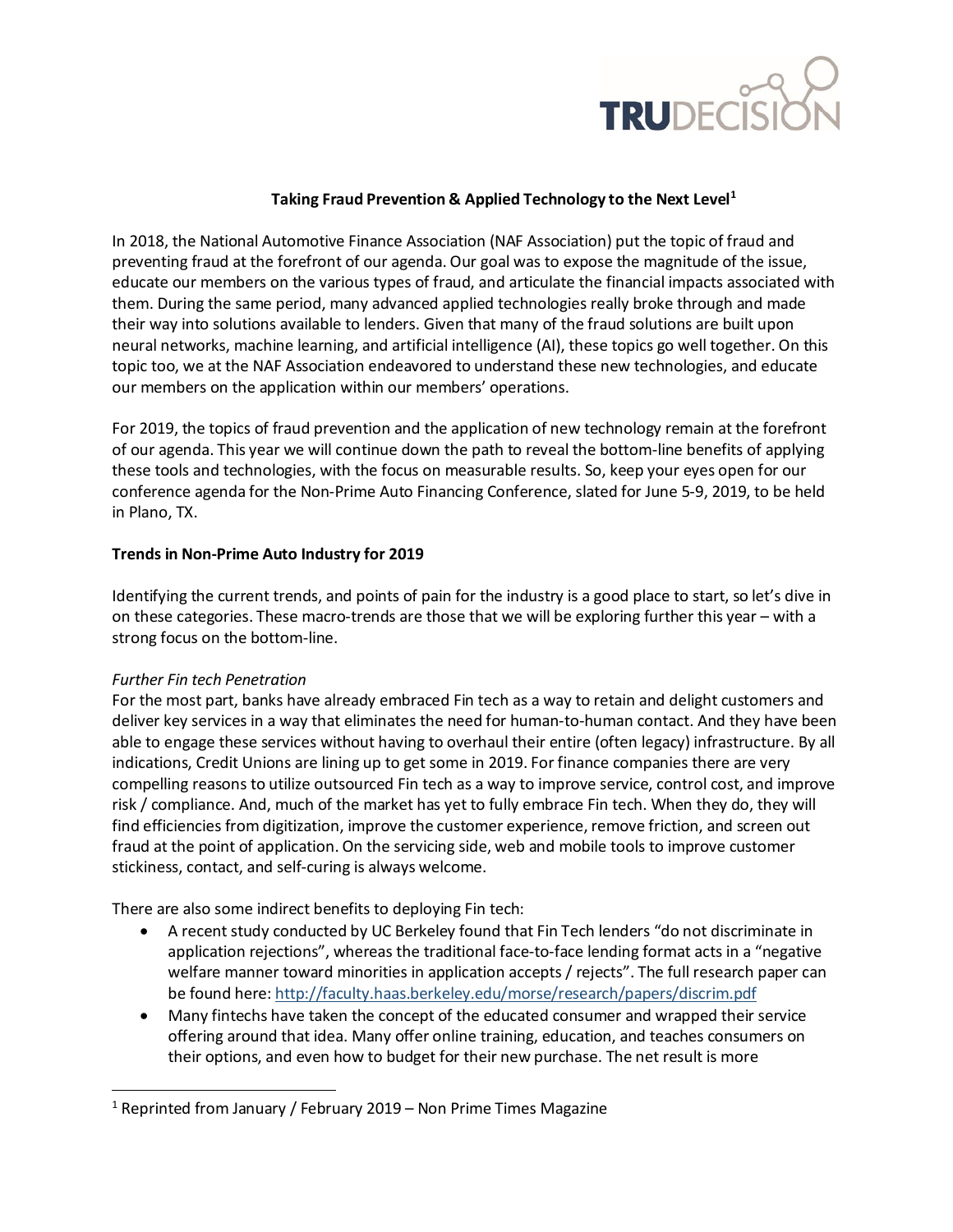

transparency into the process, and hopefully at the end of the day more financial inclusion and improved loan performance.

### *Increased Automation*

The beauty of automating any critical decision is that you stabilize your process, and minimize risks and variation introduced by humans. Automation should be a critical pre-requisite to pushing down the pedal on expansion and growth. Whether 2019 will be a year of growth for non-prime auto could have a real dependency on the penetration of credit and fraud models on the front-end, and consumer (behavioral) and asset (vehicle recovery / future valuation) models on the back-end. These models tend to build confidence with companies and investors since good ones remove variation in your forecasted results once deployed.

Eliminating variation introduced by non-scientific factors (judgmental underwriting) formalizes credit policies, which results in tighter process results (delinquencies, and losses for example) and improves compliance (elimination of the possibility of a human actor hi-jacking your process).

On the fraud side, applying models based on applied tech such as neural networks/ artificial intelligence have proven themselves to be helpful at making sense of vaguely understood relationships between variables, large data sets, and in finding patterns. This backbone exists in various forms within most of the market solutions we reviewed in our fraud articles last year.

Finally, there is still a lot to be done in the automation and delivery of standard and analytical reports. Getting down and dirty with the data in order to build an initial report is a great way to learn the business rules and how to best use your data. I started my career in data warehousing, reporting and analytics and I recall how costly it was to build marts, establish data loads, and beg for time from database administrators. Seeing what we can do now with a fraction of the time, effort, and cost is truly astonishing. The tools are really there for any company to have a well-functioning data strategy and infrastructure that can be used by the entire organization.

### *Applied Technology*

The impact of applied technologies in our daily lives is great, and there is no turning back. Every day I am amazed by another cool thing that I can do on my phone, or on Amazon.com that truly makes my life easier and allows me to be more efficient at work and enjoy more time with my family having fun versus running errands or planning. The same holds true for applied technology's adoption into non-prime auto.

In the March/April edition of Non-Prime Times I broke down *artificial intelligence*, *machine learning*, and *neural networks* into definitions and examples of uses. To summarize and quote, "artificial intelligence can be defined as 'machines that mimic the brain to learn vs. being told how to do something', and Machine Learning is the 'science of algorithms that learn from data'. Neural Networks are systems that aim to mimic the operations of neurons in the human brain."

Taken in concert, these solutions are really good at finding patterns in data and forming them into something that makes sense. A basic and really powerful application of these mechanisms is in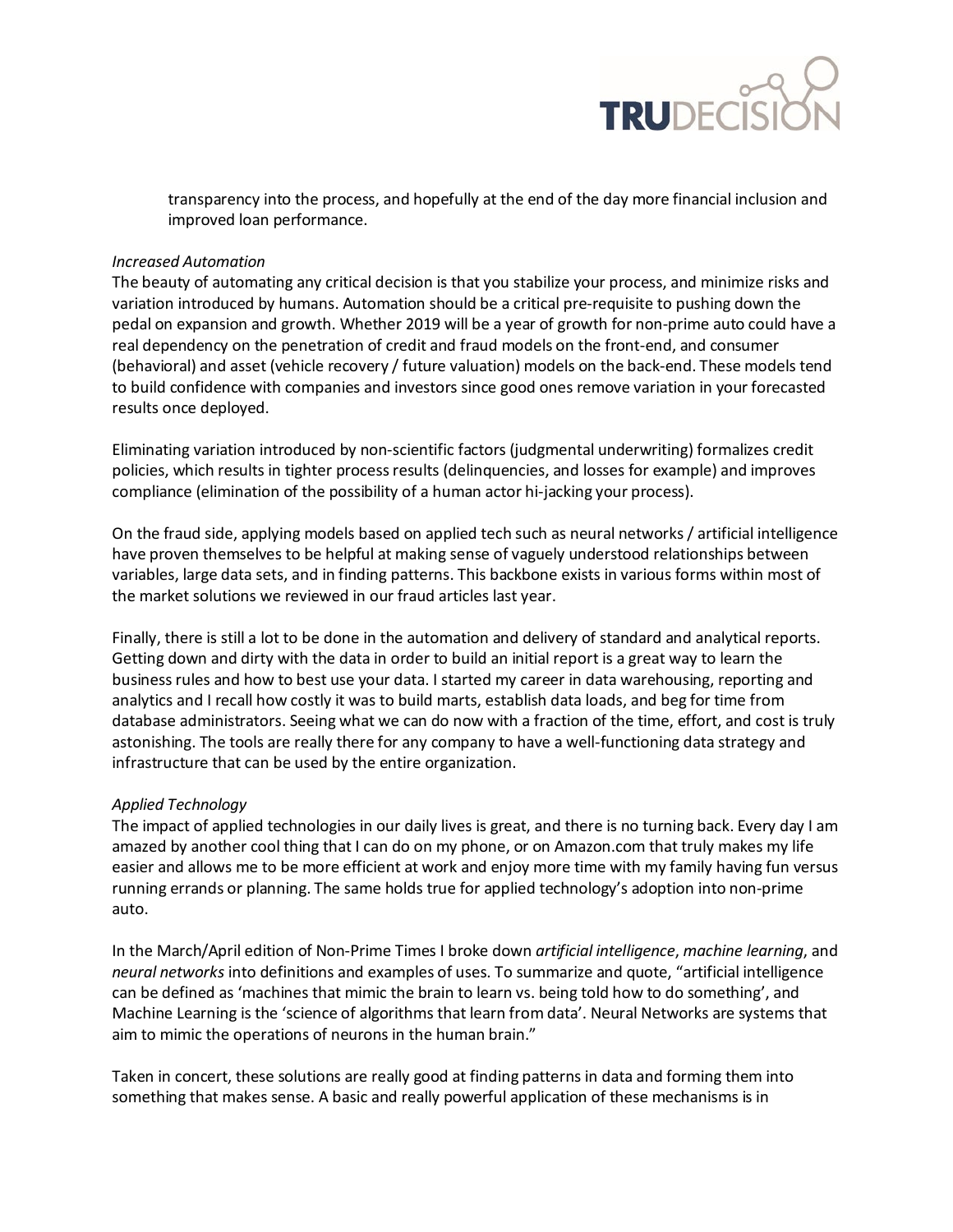## **TRUDECISI**

monitoring for anything that seems out of place – just like a human, only not prone to missing the minor details. Find something that seems out of place and flag it for someone human to review it.

The next level up is when you can apply human intelligence to models that can do more than simply identify things that seem out of place, rather that can process data and information the same way a human would, and come up with a decision (yes / no), a score, or interest rate, for example. Also in this area are models that forecast the likelihood and timing that a borrower is going to default, or look at historical patterns of payments and identify the best time to call, or perhaps prove that email is better for communicating with a certain borrower. These models that are deployed on your current portfolio help to manage Operating Expense within operations, which is one of the largest (if not THE largest) areas of expense.

Finally, a few words on the blockchain. It is really hard to completely capture the myriad of use cases that blockchains can offer to our industry. Still, I will call out a few of the major ones that I think are most relevant to non-prime auto applications:

- 1) *Identity tokens* by tokenizing personal information, consumers can more instantly and comprehensively identify themselves and satisfy "Know Your Customer" (KYC) requirements. The ability to verify and individual is more than just an ID, so there could also be information that is securely stored about your banking history, assets, and anything else that would result in a loan stipulation. Identity tokens already exist and are in use by some European countries for passport-type applications.
- 2) *Improved Asset Titling & Management* titles can easily be recorded and stored on the blockchain, eliminating lost titles, improving custody, and eliminating title fraud.
- 3) *Smart Contracts* blockchain-enabled, smart contracts hold both parties accountable for contract terms, and provide proof of something taking place or not, such as a payment, a repair appointment (and specifically what repairs were performed).
- 4) *Borrower Performance*  take a smart contract along with an IOT / blockchain enabled vehicle, and you could allow a rental car customer to access the vehicle via their mobile phone and render the vehicle inoperable when the contract is done.

As a final note on the topic of the blockchain, there is even a nonprofit organization that has been formed to forward the adoption of blockchain tech called the Mobility Open Blockchain Initiative (MOBI), and partners in this global consortium include Ford, GM, BMW, and many other familiar names.

### **Bottom-Lining It**

As the Non-Prime Auto Financing Conference draws near, we will be identifying interesting content, speaker faculty, and looking to engage our members for input and feedback on how applied technology by way of Fin Tech, Statistical Models, and Raw Applied Technologies such as AI or the blockchain have positively impacted their businesses. Below in Figure 1, I propose a framework of categories where these various technologies can help any non-prime auto lender. I invite input and feedback on this and look to work with our members to identify and promote solutions that have resulted in measurable results.